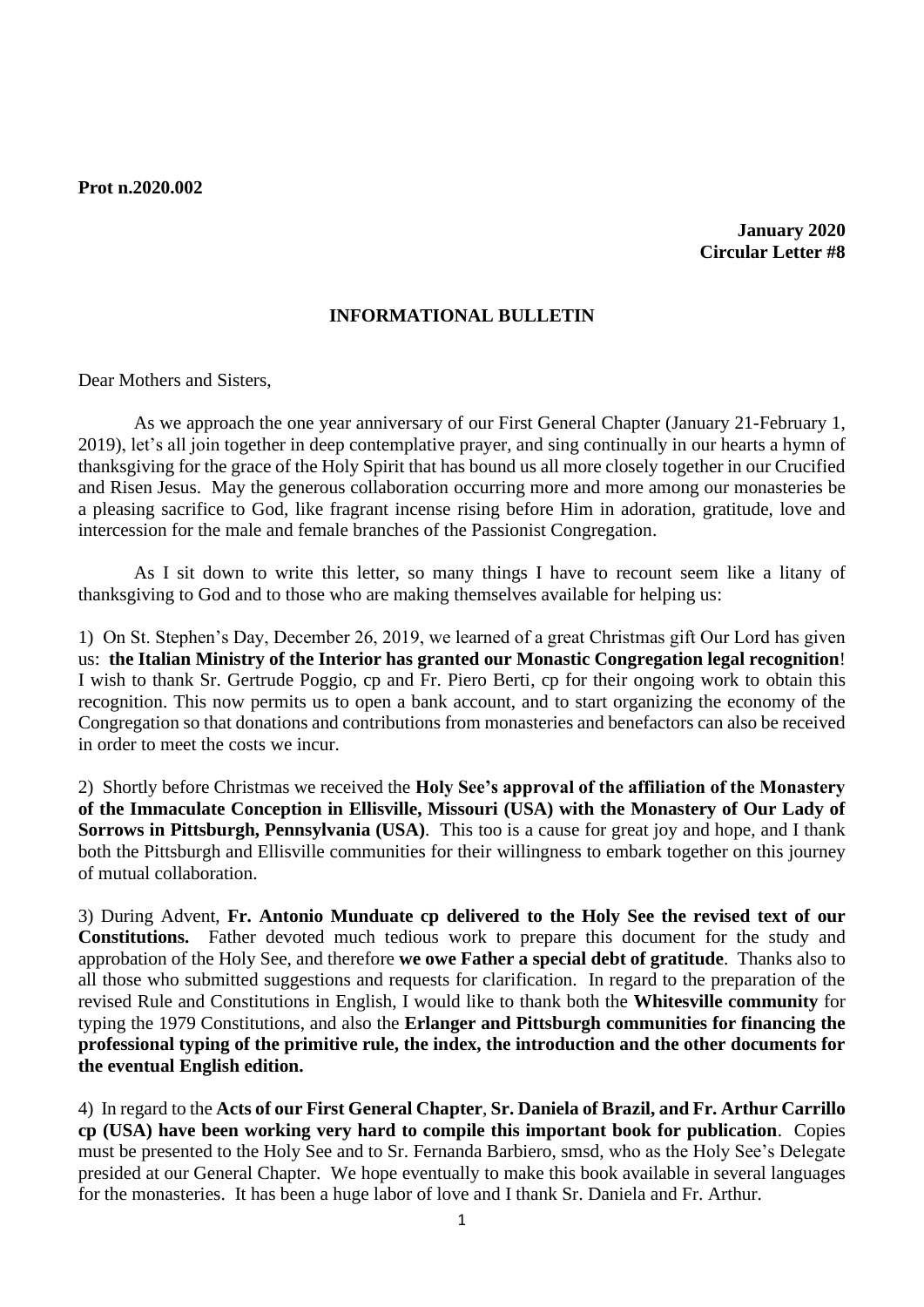5) There are two Italian monasteries who have made **a request for their own Passionist Assistant.** Although this does not require the permission of the Mother President, it does require the permission of the Provincial. However, it will be very helpful if **after receiving the permission of the Provincial, you would inform Sr. Daniela, the General Secretary, regarding the name of your Passionist Assistant. (See n.4 §3)** of our General Statutes.) However, choosing a Passionist assistant for your monastery is not obligatory, as you know.

6) I see **a growing desire among the Nuns in various nations to work together**, thanks be to God. This seems to be developing "organically" from our new awareness that we are truly a Congregation, we are sisters in Christ Crucified, and sharers of spiritual, formational, and material resources. This is happening in various places and the ones that have come to my attention are as follows: I thank **Sr. Daniela** for forwarding the news to us about the vocation and formation courses that can be viewed online thanks to the Italian Episcopal Conference. I thank **Sr. Mariangela of Loreto** for opening up to all the Italian monasteries the various formation courses given at the monastery of Loreto; also, I thank **Mother Renyarosari of Vignanello** for alerting the other Italian monasteries about the live streaming of the course given in Rome on Saturdays at the University "Regina Apostolorum". I know that the Nuns in Lucca are taking advantage of this opportunity for ongoing formation. And also, I thank **Mother Giuliana of Napoli** who is working with Fr. Fernando Taccone to provide some lectures or courses by means of Skype. In the United States, **the monasteries of Erlanger, Pittsburgh and Whitesville** sent Nuns to participate in a course on Spiritual Direction hosted by the Benedictine monks of St. Vincent's Archabbey in Pennsylvania; and plans are being made for their participation in part 2 of this course during the summer. This year, **the monastery of Ellisville** will also be sending a Nun to participate.

All of these endeavors are very much in keeping with Art. 3 §2 of the Regulations in Vultum Dei Quaerere: "*To ensure adequate lifelong learning, federations promote collaboration between monasteries through the exchange of training materials and through the use of digital media, always safeguarding the necessary discretion."* Similarly, our General Statutes in n. 39 establish that our Congregation will support "collaborative initiatives which will help monasteries to further develop their mission by improving their skills and their quality of life."

7) **Through the fraternal charity of Fr. Lawrence Rywalt, cp and his tech assistant Andrea**, a section for the Passionist Nuns has been created on the Passionist Congregation's website: (**[www.passiochristi.org](http://www.passiochristi.org/)**). Please send information to Fr. Lawrence at: **'Ufficio Comunicazioni Digitali' [commcuria@passiochristi.org](mailto:commcuria@passiochristi.org)**

- Such information includes news of the death of a Passionist Nun and her obituary and photo; and news of professions. The deaths and obituaries will continue to be posted on the general website, but professions will be noted in the "CP Nuns folder" on the menu bar found at the top of the passiochristi website.
- **All other news please send to Sr. Daniela for dissemination to all of our monasteries, because we cannot overwhelm the already very busy Office of Communications of our Passionist brethren!**  And of course you can also continue to send Sr. Daniela news of deaths, obituaries, professions, anniversaries and photos. She will be able to forward the news quickly. At the same time, it is very important, in terms of our brothers and sisters in the Passionist Family throughout the world, to send the above-mentioned information to Fr. Lawrence. Thank you.
- In the meantime, Fr. Lawrence begs our prayers for his health. During the week of January 13, he will travel to New York for some minimally invasive heart surgery hopefully to correct a problem with arrhythmia. Please tuck this brother of ours into your prayers. He will be grateful.

8) **In regard to our own website**, **Sr. Daniela has been working on this** in between her many other duties. In a future update we will give you more information. Having our own website will be particularly important, useful and helpful as we approach 2021 – the **250th anniversary year of the foundation of the Passionist Nuns.**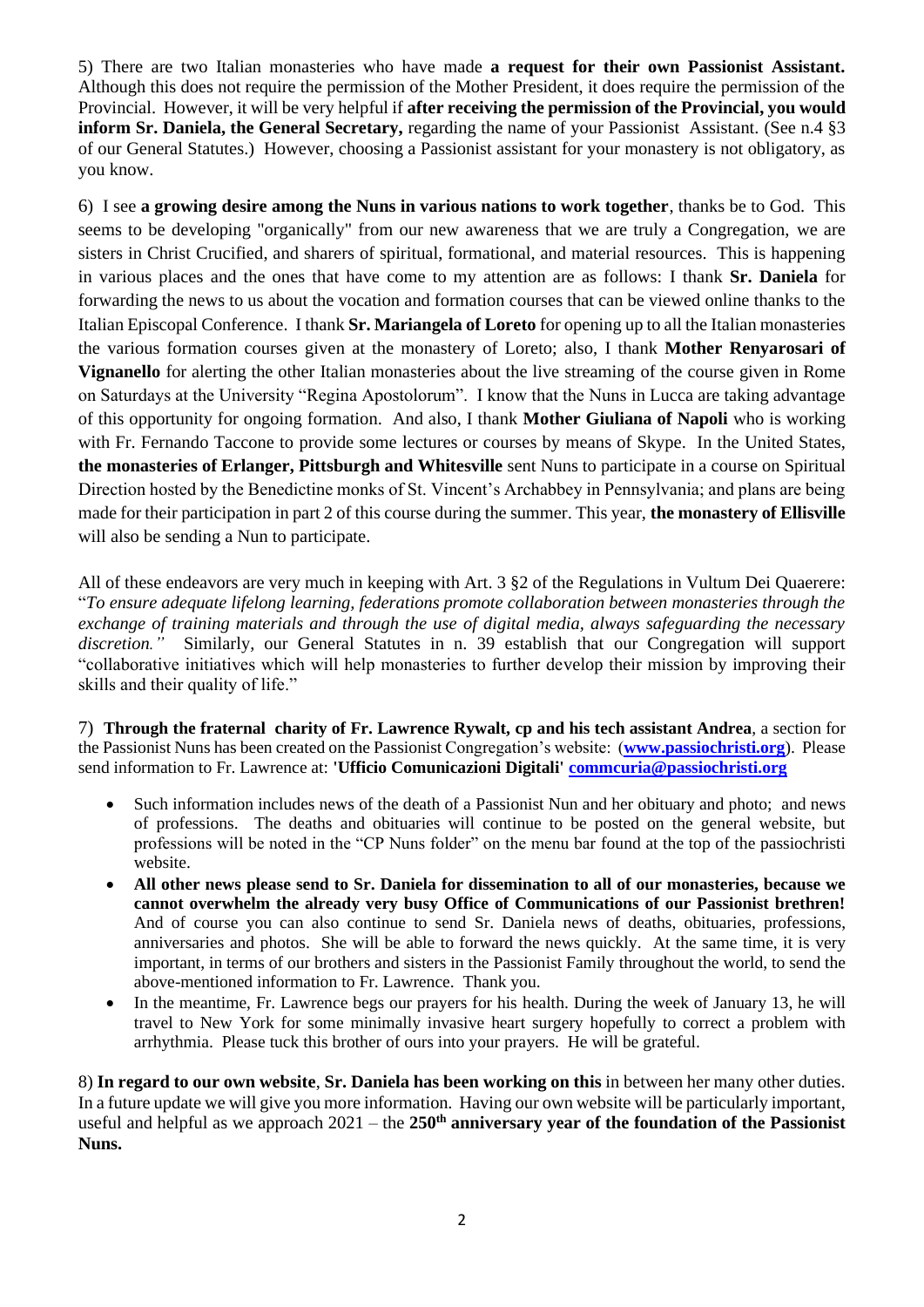9) Since some have asked for a clarification of the new law regarding the **renewals of profession during the time of temporary vows**, I asked Fr. Antonio to give us an explanation. Please read the attached document for a better understanding of this issue.

10) It is my pleasure to announce that during our visitations in Spain, the monastery of Bilbao held their capitular elections, and here are the results: Superior: Mother Cecilia de San Pablo de la Cruz (REBOREDO RODRIGUEZ); Vicar: Sr. Maria Aranzazu de Cristo Rey (ECEIZA ARANCEGUI); Councillor: Sr. Ines del Costado de Jesús (GAONA CILLERUELO). Please keep them in prayer!

11) There are several monasteries who have not yet submitted their **financial report for the year 2018**. **And now during this year, your 2019 financial report will also be due**. It will be such a help, dear Sisters, if you and your bursar could make a note reminding you to submit these in timely manner, according to n. 22 of our General Statutes.

**For the monasteries of Italy: Fr. Piero Berti, cp,** who lives at the Presentation monastery on Monte Argentario, is available to train our bursars in the simple accounting program used by the Province. His phone number is: **[328 917 4520](mailto:328%20917%204520)** and his email is: **[pieroreginapace@gmail.com](mailto:pieroreginapace@gmail.com)** Our goal is that all the Italian monasteries would adopt this single program, in order to facilitate the study of the reports that you submit. (If everyone has their own method of keeping financial books, it is very difficult if not impossible for the Congregational Bursar to compile her reports as mandated in n. 22 of our Statutes. )

12) **A great cause for joy and thanksgiving is the upcoming blessing of the new monastery in Kalimantan, Borneo on February 2, 2020.** Sr. Gertrude and I will be attending, and we also will visit the monasteries of Malang and Maumere. Mother Martina and the seven other founding Nuns arrived in Pontianak on January 7, where they were warmly welcomed by the Passionist Fathers. Then they went to Sanggau, the diocese of Most Rev. Giulio Mencuccini, cp. wherein the new monastery of Rian Macam is located. The founding Nuns are happy but are always asking for our prayers. And so I place this great endeavor in the prayer of your hearts, dear Sisters, in the spirit of our General Statutes and also Cor Orans, where we are encouraged to cooperate in whatever way is possible in making a new foundation. Prayer and loving sacrifice is foremost, and then later, we will let you know what material needs the new community needs. Definitely we need help in paying for the new altar bread equipment and its shipping to Kalimantan, but there will be other expenses as well. **Again, I take this opportunity to thank Bishop Mencuccini for making this foundation possible, and I ask everyone to support him and his diocese by the charity of your prayers.** 

13) Sr. Gertrude and I will return from Indonesia on February 21, and then we will hold our **General Council meeting at Lucca from February 28 to March 1.** 

14) **Capitular Elections and Canonical Visitations:** This year, many monasteries will be holding their **capitular elections**. Although we do not have all the dates confirmed, here is what the schedule looks like for 2020. I hope with the grace of God and your supportive prayers to do the following:

From April 20 until May 23, Sr. Gertrude and I will be in **Mexico, Colombia and Argentina** for canonical visitations. Mexico and Colombia will also hold their capitular elections. This summer **the monasteries of Vignanello, Ovada and Napoli** will have their canonical visitations and elections.

In mid-September to mid-October, **the monasteries of Brazil** will have their canonical visitations, and two monasteries will hold their elections. It is not possible at this time to plan a visitation to the **Philippines** whose canonical election is due on November lst, but I will be in contact with them. Hopefully, in early 2021, I can visit them.

We are slowly learning how to organize and how to conduct visitations, and so I ask your prayers for the guidance of the Holy Spirit in all of this. There is much more involved than what one might at first think. Our Congregation previously had no tradition of regular canonical visitations and therefore we all have to learn of what these consist and how they are conducted, and what our obligations are. **I have**